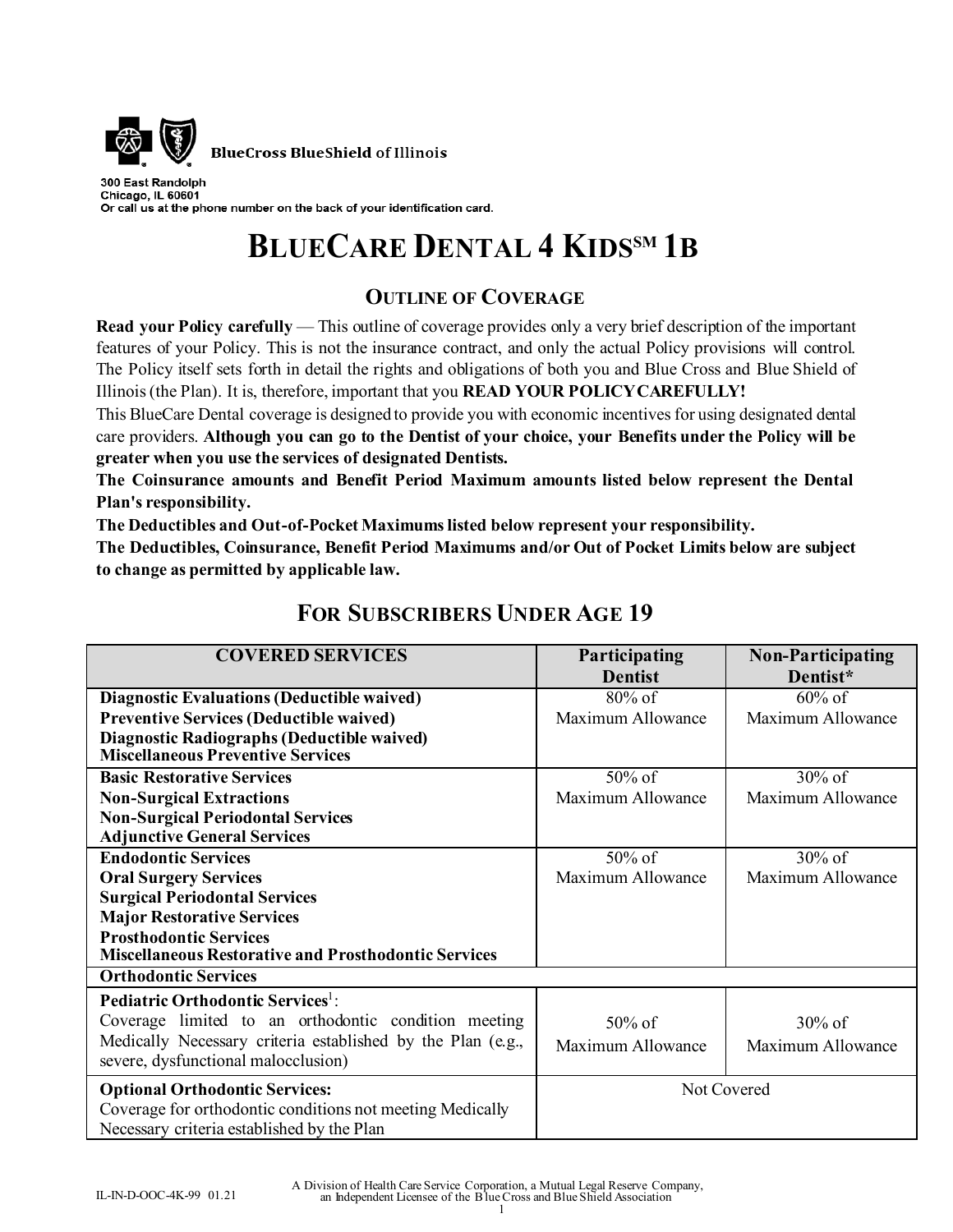|                                                                                                         | Participating<br><b>Dentist</b> | Non-Participating<br><b>Dentist</b> |
|---------------------------------------------------------------------------------------------------------|---------------------------------|-------------------------------------|
| <b>Deductible</b>                                                                                       |                                 |                                     |
| Individual                                                                                              | \$75                            | \$75                                |
| Family                                                                                                  | \$225                           | \$225                               |
| <b>Benefit Period Maximum - Excluding any Orthodontic</b><br>Services (PPO/Non-PPO accumulate together) | Unlimited                       |                                     |
| <b>Out-of-Pocket Maximum per Benefit Period</b>                                                         |                                 |                                     |
| 1 Child                                                                                                 | \$350                           | No Limit                            |
| $2+$ Children                                                                                           | \$700                           | No Limit                            |

\* All Benefits are based upon the Maximum Allowance, which is the amount determined by Blue Cross and Blue Shield of Illinois as the maximum amounts eligible for payment of Benefits. A Participating Dentist cannot balance bill for charges in excess of the Maximum Allowance. Benefits for services provided by a Non-Participating Dentist will be based upon the same Maximum Allowance, and it is likely that the Non-Participating Dentist will balance bill for amounts above this, resulting in higher out-of-pocket expenses, if applicable.

1Orthodontic Coverage limited to children meeting or exceeding a score of 42 from the modified Salzmann Index or meeting criteria for medical necessity.

### **ELIGIBILITY**

An individual may apply for coverage under the Policy if he/she is an Illinois resident and is not currently enrolled under any other dental coverage underwritten by Blue Cross and Blue Shield of Illinois or any subsidiary or affiliate of Health Care Service Corporation. Coverage for a dependent child may continue until their 19<sup>th</sup> birthday.

## **YOUR PARTICIPATING PROVIDER NETWORK**

Your BlueCare Dental 4 Kids plan contains special provisions (Benefit reductions) which apply whenever you use Dentists who are not members of the Participating Dentist Network. If you use a Non-Participating Dentist, you will be responsible for the following:

- Charges for any services which are not covered under your Policy.
- Any Deductible or Coinsurance amounts which are applicable to your coverage (*including the higher Deductible and/or Coinsurance amounts which apply to Non-Participating Dentist services*).
- The difference, if any, between your Dentist's "billed charges" and the Plan's Maximum Allowance for the Covered Services.

The Benefits provided by the Plan and the expenses that are your responsibility for your Covered Services will depend on whether you receive services from a Participating Dentist or Non-Participating Dentist.

Participating Dentists will accept the Maximum Allowance as payment in full. Such Participating Dentists have agreed not to bill you for Covered Service amounts in excess of the Maximum Allowance. Therefore, you are responsible for the difference between the Plan's Benefit and the Dentist's charge to you, in addition to any Coinsurance and/or Deductible amounts applicable to your services.

Non-Participating Dentists are Dentists who have not signed an agreement to accept the Maximum Allowance as the Benefit in full. Therefore, you are responsible for the difference between the Plan's Non-Participating Benefit and the Dentist's billed charge to you, in addition to any Coinsurance and/or Deductible amounts applicable to your services.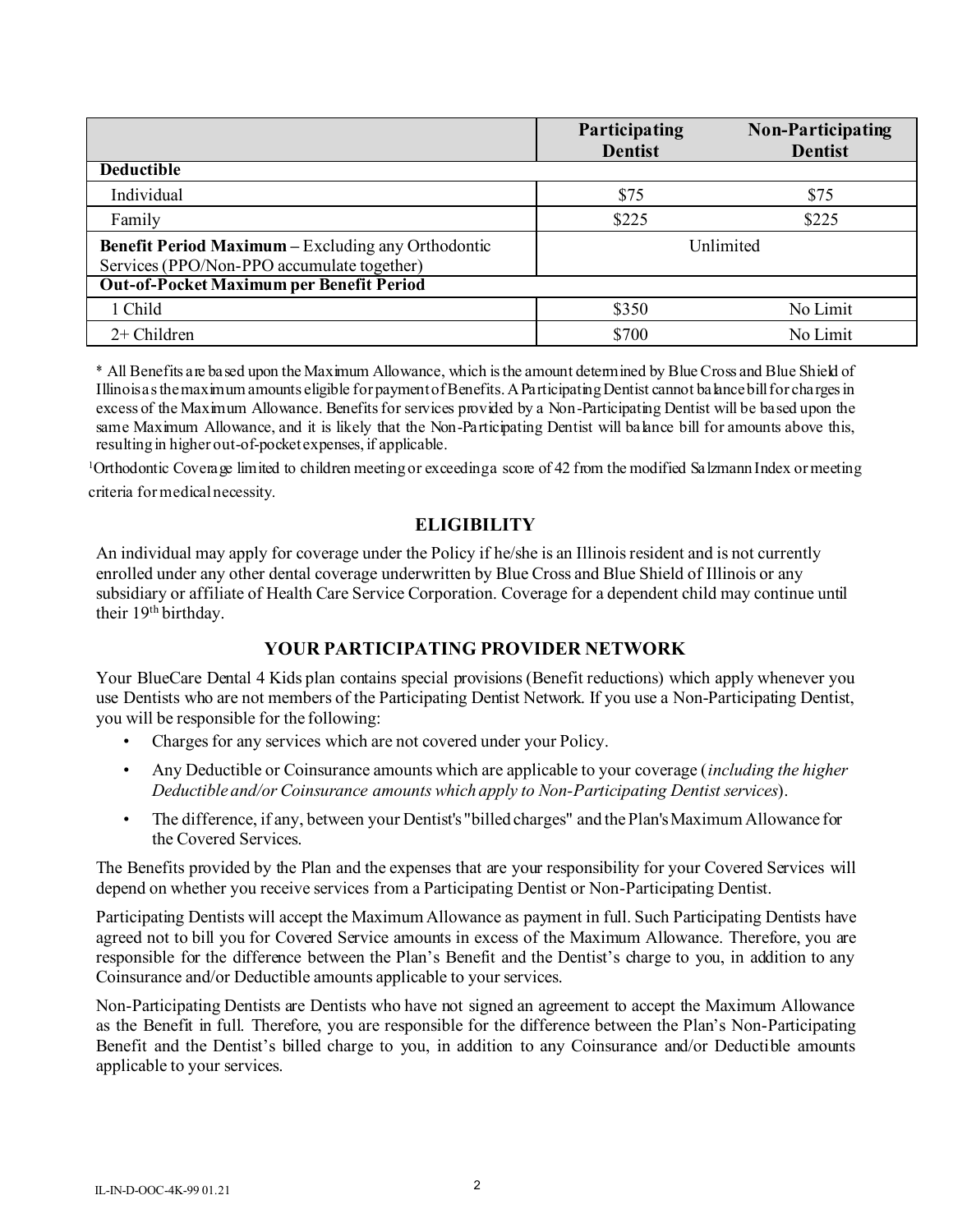Should you wish to know the Maximum Allowance for a particular procedure or whether a particular Dentist is a Participating Dentist, contact your Dentist or the Plan.

#### **RENEWAL**

The Policy is renewable at the option of the Plan by acceptance of premiums. The membership premiums shall be the amount determined by the Plan and filed with the Illinois Department of Insurance. The Plan has the right to change the premiums or Benefits provided by the Policy. You will be given reasonable notice of such changes. You should attach these notices to your Policy, as they will amend a part of the Policy.

When you renew your Blue Cross and Blue Shield coverage or reenroll by selecting a new product (as defined by applicable law), you will need to be current on your premium payments. Any past due premium payments for coverage we provided must be paid no later than your Coverage Date for the new year, in addition to initial premium charges. New coverage will not be effective until all such payments aremade.

#### **NOTICE**

The Policy may not fully cover all of your dental costs.

#### **EXCLUSIONS**

No Benefits will be provided under the Policy for:

- Services or supplies not specifically listed as a Covered Service, or when they are related to a non covered service.
- Amounts which are in excess of the Maximum Allowance.
- Dental services for treatment of congenital or developmental malformation, or services performed for cosmetic purposes, including but not limited to bleaching teeth, lack of tooth enamel and grafts to improve aesthetics, except as included in the Medically Necessary Orthodontic Dental Services subsection of the Dental Benefit Section of the Policy.
- Dental services or appliances for the diagnosis and/or treatment of Temporomandibular Joint Dysfunction and Related Disorders or to increase vertical dimension.
- Dental services which are performed due to an accidental injury. Injury caused by chewing or biting an object or substance placed in your mouth is not considered an accidental injury.
- Services and supplies for any illness or injury suffered after the Eligible Person's Coverage Date as a result of war or any act of war, declared or undeclared, when serving in the military or any auxiliary unit thereto.
- Services or supplies that do not meet accepted standards of dental practice.
- Experimental, Investigational and/or unproven services and supplies and all related services and supplies.
- Hospital and ancillary charges.
- Implants and any related services and supplies (other than crowns, bridges and dentures supported by implants) associated with the placement and care of implants.
- Services or supplies for which you are not required to make payment or would have no legal obligation to pay if you did not have this or similar coverage.
- Services or supplies for which "discounts" or waiver of Deductible or Coinsurance amounts are offered.
- Services rendered by a Dentist related to you by blood or marriage.
- Services or supplies received from someone other than a Dentist, except for those services received from a licensed dental hygienist under the supervision and guidance of a Dentist, where applicable.
- Claims for a service submitted by a dentist, which is for the same service performed on the same date for the same member by another dentist.
- Services or supplies received for behavior management or consultation purposes.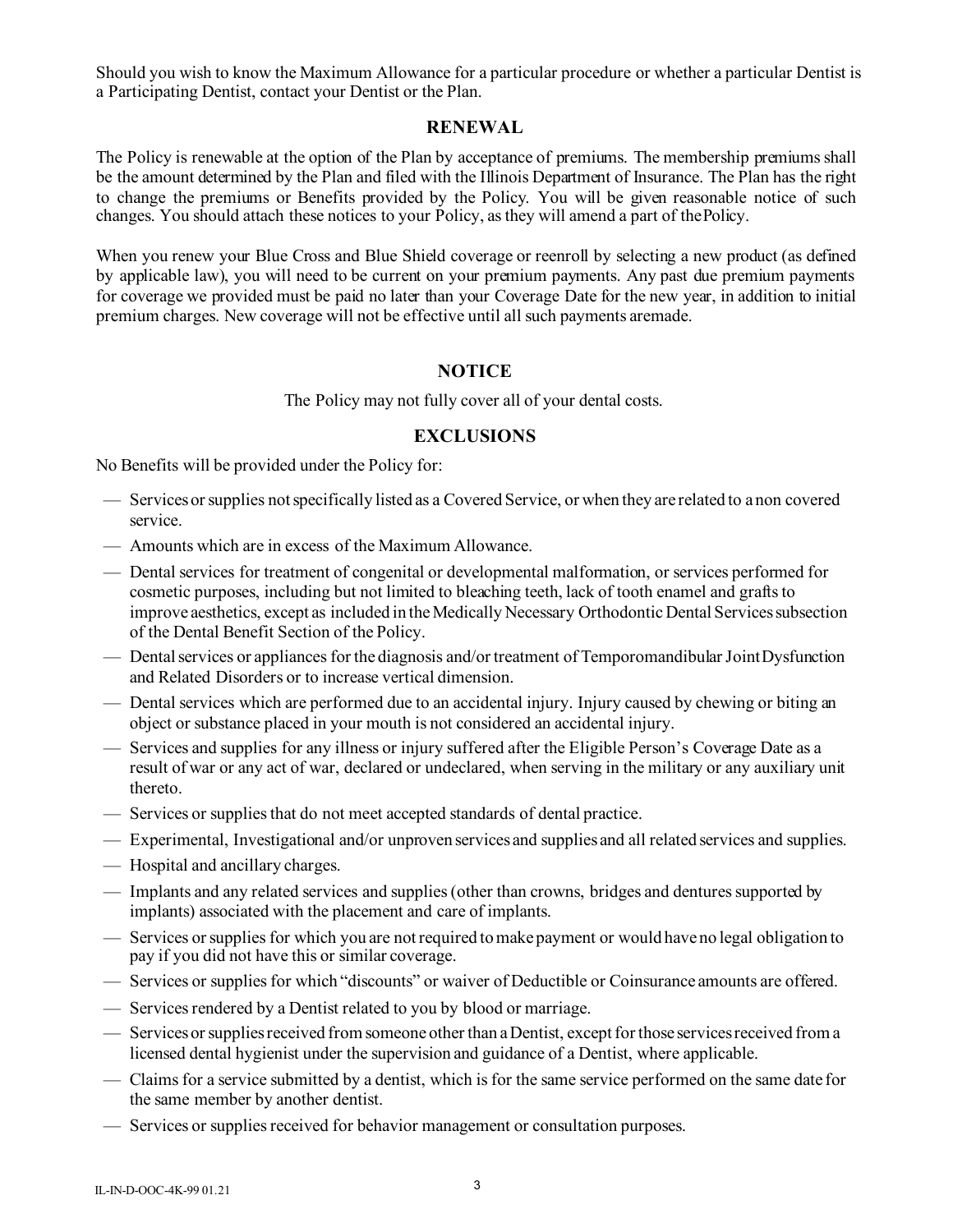- Any services or supplies to the extent payment has been made under Medicare or would have been made if you had applied for Medicare and claimed Medicare benefits, or to the extent governmental agencies provide benefits (some state or federal laws may affect how we apply this exclusion).
- Services or supplies that are furnished to you by the local, state or federal government and for any services or supplies to the extent payment or Benefits are provided or available from the local, state or federal government (for example, Medicare) whether or not that payment or Benefits are received, except however, this exclusion shall not be applicable to medical assistance Benefits under Article V or VI of the Illinois Public Aid Code (305 ILCS 5/5-1 et seq. or 5/6-1 et seq.) or similar legislation of any state, Benefits provided in compliance with the Tax Equity and Fiscal Responsibility Act or as otherwise provided by law.
- Charges for nutritional, tobacco or oral hygiene counseling.
- Charges for local, state or territorial taxes on dental services or procedures.
- Charges for the administration of infection control procedures as required by local, state or federal mandates.
- Charges for duplicate, temporary or provisional prosthetic device or other duplicate, temporary or provisional appliances.
- Charges for telephone consultations, email or other electronic consultations, missed appointments, completion of a Claim form or forwarding requested records or x-rays.
- Charges for prescription or non-prescription mouthwashes, rinses, topical solutions, preparations or medicament carriers.
- Charges for personalized complete or partial dentures and overdentures, related services and supplies, or other specialized techniques.
- Charges for athletic mouth guards, isolation of tooth with rubber dam, metal copings, mobilization of erupted/malpositioned tooth, precision attachments for partials and/or dentures and stress breakers.
- Charges for a partial or full denture or fixed bridge which includes replacement of a tooth which was missing prior to your Coverage Date under the Policy; except this exclusion will not apply if such partial or full denture or fixed bridge also includes replacement of a missing tooth which was extracted after your Coverage Date.
- Any services, treatments or supplies included as Covered Services under other hospital, medical and/or surgical coverage.
- Case presentations or detailed and extensive treatment planning when billed for separately.
- Charges for occlusion analysis, diagnostic casts or occlusal adjustments.
- Gold foil restorations.
- Cone beam imaging and cone beam MRI procedures.
- Sealants for teeth other than permanent molars.
- Orthodontic care for dependent children age 19 and over.
- Localized delivery of antimicrobial agents or chemotherapeutic agents.
- Bone grafts in conjunction with extractions, apicoectomy or any non- covered service or non-covered implants.
- Anatomical crown exposures.
- The replacement of a lost, missing or stolen appliances and those for replacement of appliances that have been damaged due to abuse, misuse, or neglect.
- Dentures, crowns, inlays, onlays, bridgework, or other appliances or services used for the purpose of splinting, alter vertical dimension, to restore occlusion or to correct attrition, abrasion, erosion, or abfractions.
- Restoration occlusion on incisal edges due to bruxism or harmful habits.
- Treatment to replace teeth which were missing prior to the Coverage Date.